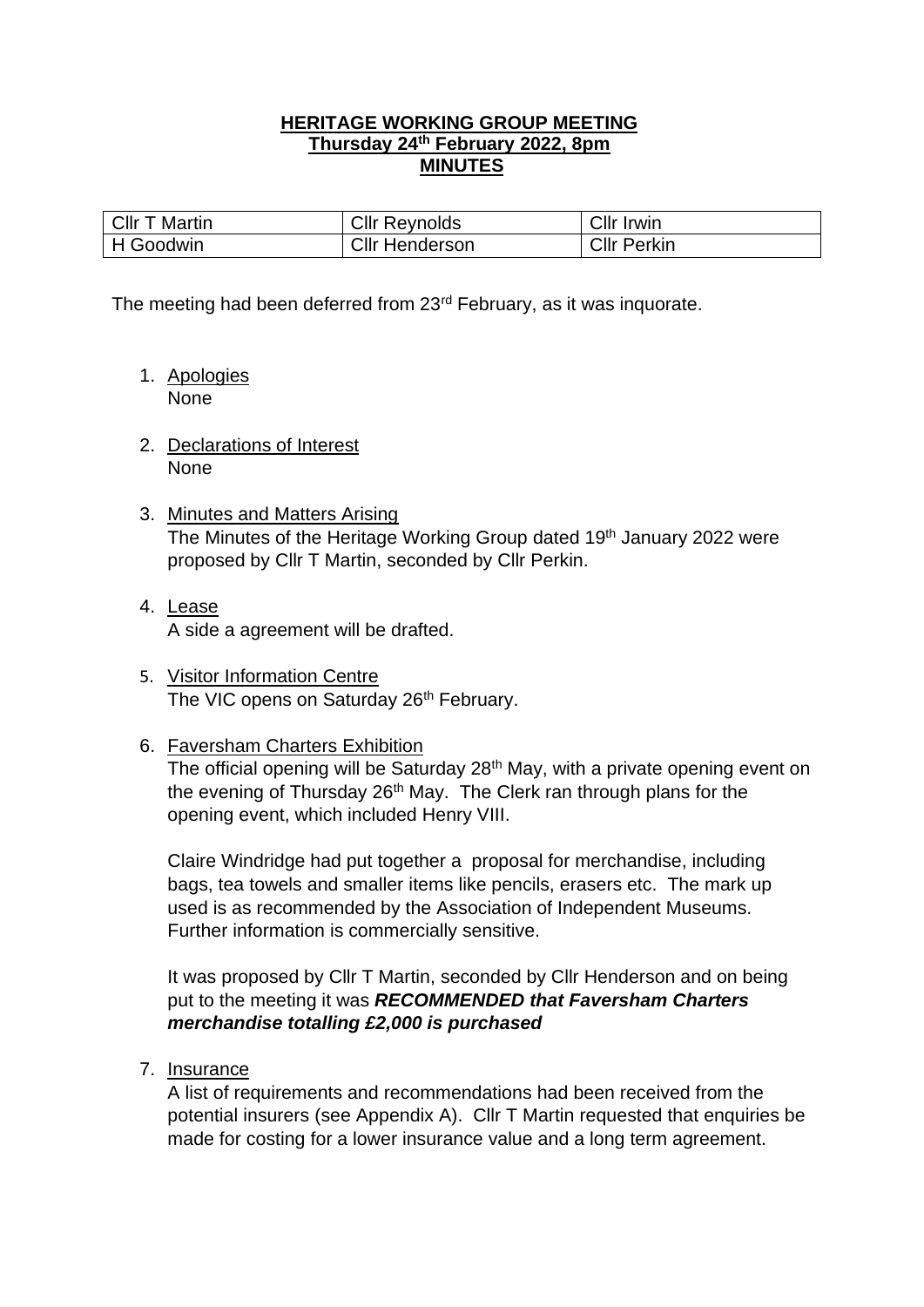Cllr Henderson proposed, seconded by Cllr T Martin and on being put to the meeting it was *RECOMMENDED that the expenditure for requirements in Appendix A be agreed.*

8. St George's Day Celebrations

Everything is in hand for St George's Day, all entertainment has been for the day.

### 9. Platinum Jubilee

The Town Clerk noted that volunteers from the Christmas Lights had agreed to put the bunting up in May. A cherry picker would need to be hired for the weekend at the cost of £380, which was agreed by Members and authorised by the Town Clerk.

Cllr T Martin proposed, seconded by Cllr Henderson and on being put to the meeting it was *RECOMMENDED to purchase 2 x 1,000 pin badges for the Platinum Jubilee* 

## 10.Matters for Report

Concerns were again raised regarding TS Hazard, Harold had contacted Swale drawing their attention to the missing tiles following the high winds. Swale have legal obligations to maintain a Grade II listed building. It was understand that Swale had now instigated repairs to the roof.

It was agreed Cllr Henderson would draft an open letter highlighting the Town Council's concerns.

It was proposed by Cllr Henderson, seconded by Cllr T Martin and on being put to the meeting it was *RECOMMENDED that an open letter be sent to Larissa Reed and Emma Wiggins highlighting the Town Council's concerns regarding T S Hazard (Appendix B)*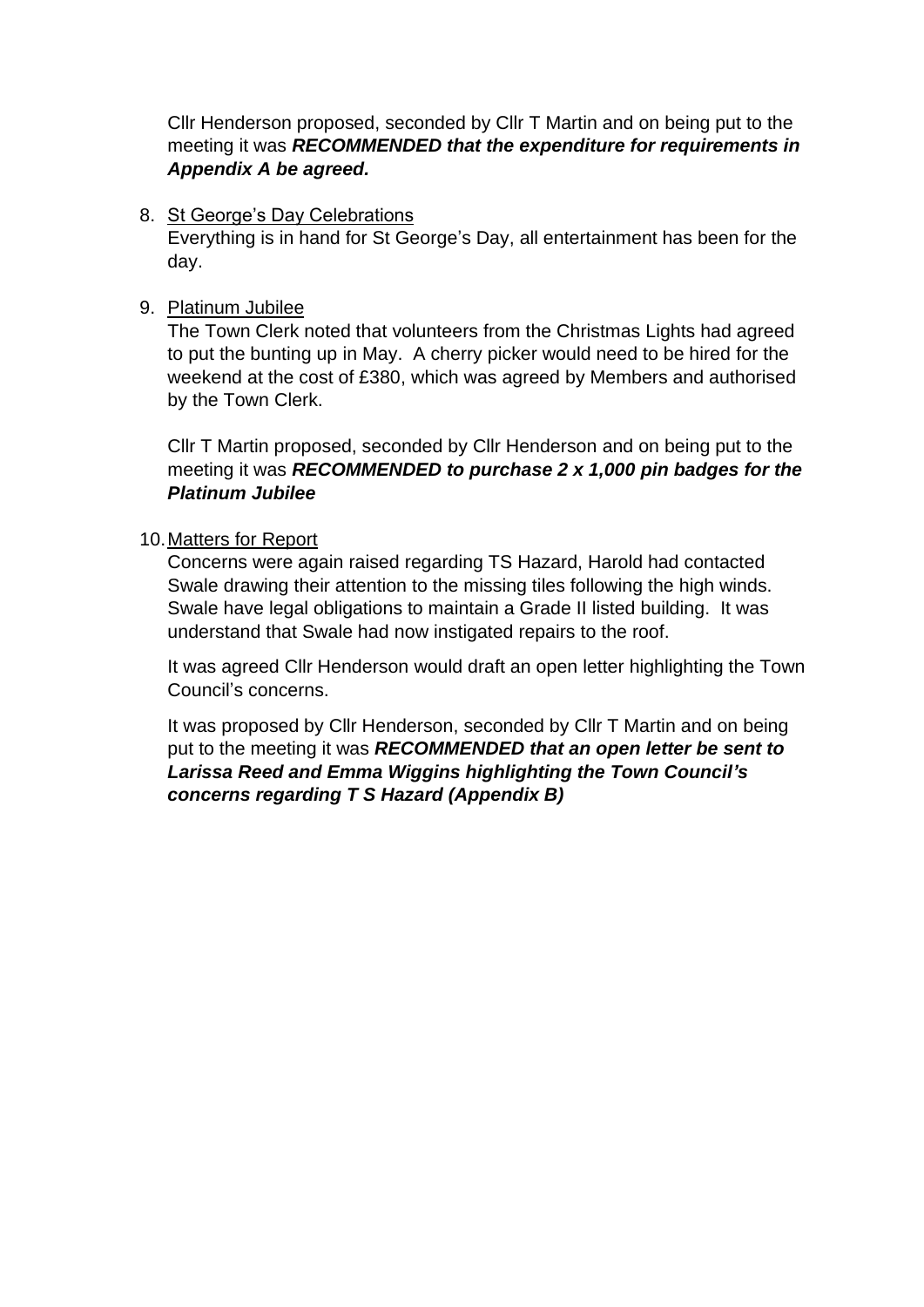## Appendix A

## Insurance Requirements and Recommendations for

# Faversham Charters Exhibition

| <b>Requirements</b>                    |                                      |
|----------------------------------------|--------------------------------------|
| Fire alarm to be linked to existing    | Quote awaited                        |
| alarm system and ARC                   |                                      |
| Wheelie bin to be relocated to avoid   | Wheelie bin is locked                |
| arson                                  |                                      |
| Existing secure side entrance to be    | Quote £1,950 plus VAT                |
| further secured by the installation of |                                      |
| a roller shutter.                      |                                      |
| Existing intruder alarm to be security | Quote £1,755 plus VAT for Charters   |
| grade 3                                | Room only, an additional £2,555 if   |
|                                        | the whole building is required.      |
| Internal door between ground floor     | Lock already available               |
| and gallery physically locked          |                                      |
| Front entrance doors to have           | Quotes circa £10k - confirmation     |
| minimum 5 lock system                  | awaited regarding locking system     |
|                                        |                                      |
| <b>Recommendations</b>                 |                                      |
| New display cases fitted with          | <b>Confirmation awaited</b>          |
| intumescent seals                      |                                      |
| Review and update disaster plans       | In hand                              |
| including grab lists                   |                                      |
| Consider potential ram raid to         | After discussion, it was agreed that |
| Market Place frontage and place        | the rear of the property was more of |
| raised planter to help reduce risk     | a risk and a bollard should be       |
|                                        | considered                           |
| Further CCTV signage                   | We have signage already              |
| Issuing invigilators with 2 way radios | Quote for panic buttons £275 plus    |
| as well as a system of panic devices   | <b>VAT</b>                           |
| Make sure the roof drainage system     | In hand                              |
| covering the flat roof are regularly   |                                      |
| inspected                              |                                      |